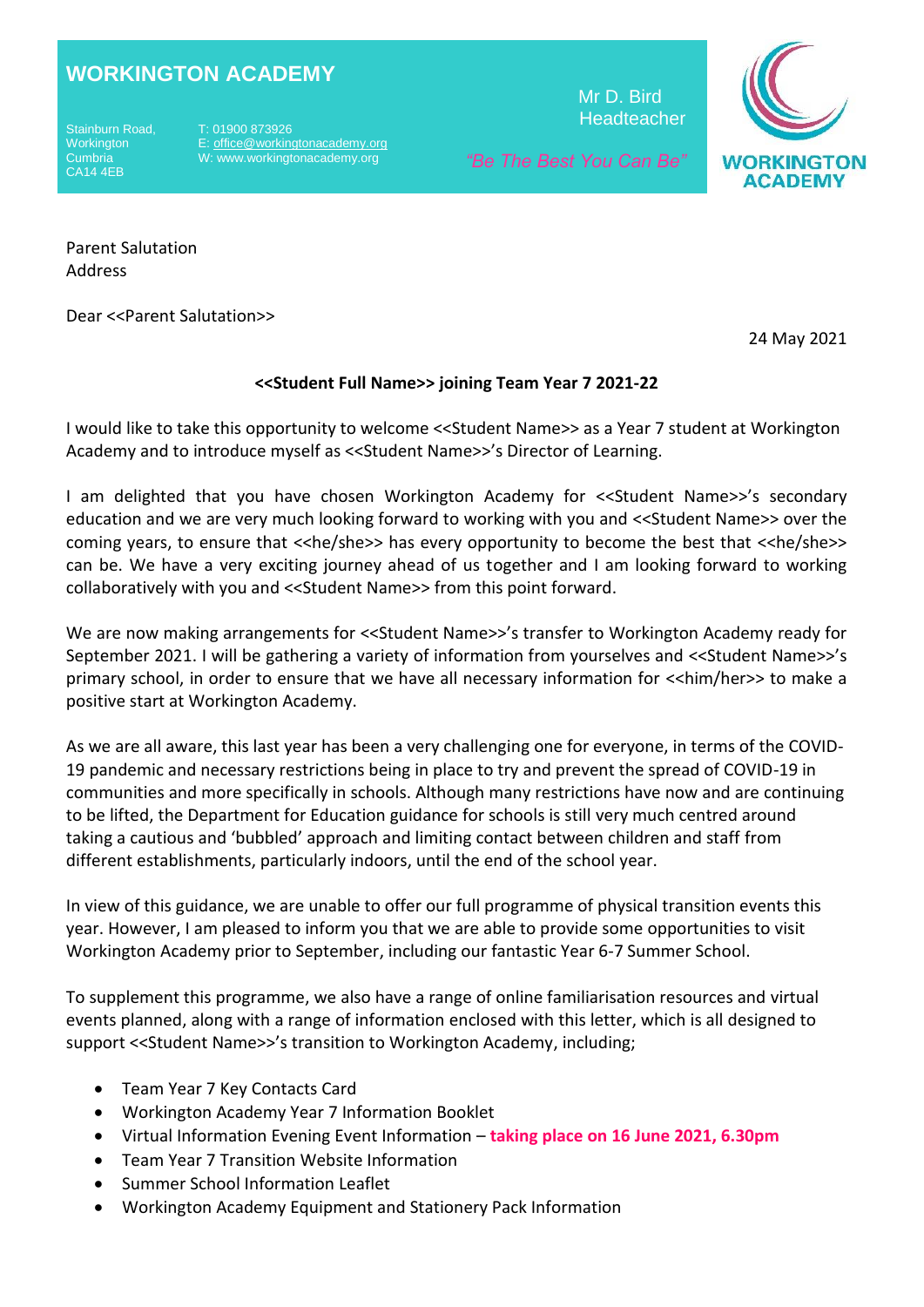- School Transport and Free School Meal Information
- Student Profile Questionnaire (to be returned to Workington Academy by 09 June 2021 please use the franked envelope enclosed)

Furthermore, despite the current DfE school COVID-19 guidelines making it difficult for us to host physical transition events, please be assured that we are continuing to work hard behind the scenes in close conjunction with <<Student Name>>'s current primary school to make sure that <<he/she>> will still have a positive and smooth transition to Workington Academy and to ensure that all essential academic, pastoral and individual need information about <<him/her>>, is transferred to us.

Along with our liaison with <<Student Name>>'s primary school, we also need your support to provide us with essential information about <<him/her>>, by completing our **Online Admission Form** and through returning the **Student Profile Questionnaire** form enclosed, (please use the franked envelope provided to return this to us).

Our **Online Admission Form** can be accessed by the link on the front of our Workington Academy website and Transition website – [www.workingtonacademy.org](http://www.workingtonacademy.org/) or alternatively by scanning the QR code below;





**Please can both <<Student Name>>'s Online Admission Form and Student Profile Questionnaire be completed and returned to us by Wednesday 09 June 2021.**

## **Please note that the information provided in the Student Profile Questionnaire, along with information gained from <<Student Name>>'s primary school will be used to create our Year 7 Form Groups.**

There will be further key and exciting information coming out to you over the coming weeks and I would like to take this opportunity to draw your attention to the following upcoming key dates;

- **Wednesday 09 June 2021** Deadline for **Workington Academy Admission Form** and **Student Profile Questionnaire** to be completed and returned.
- **Wednesday 16 June 2021 Virtual Information Evening – 6.30pm** Access via the Workington Academy website, YouTube or social media pages.
- **Friday 18 June 2021**  Deadline for Workington Academy **Summer School** Applications
- **Friday 2 July 2021 –** Deadline for Workington Academy **Stationery Pack** orders.